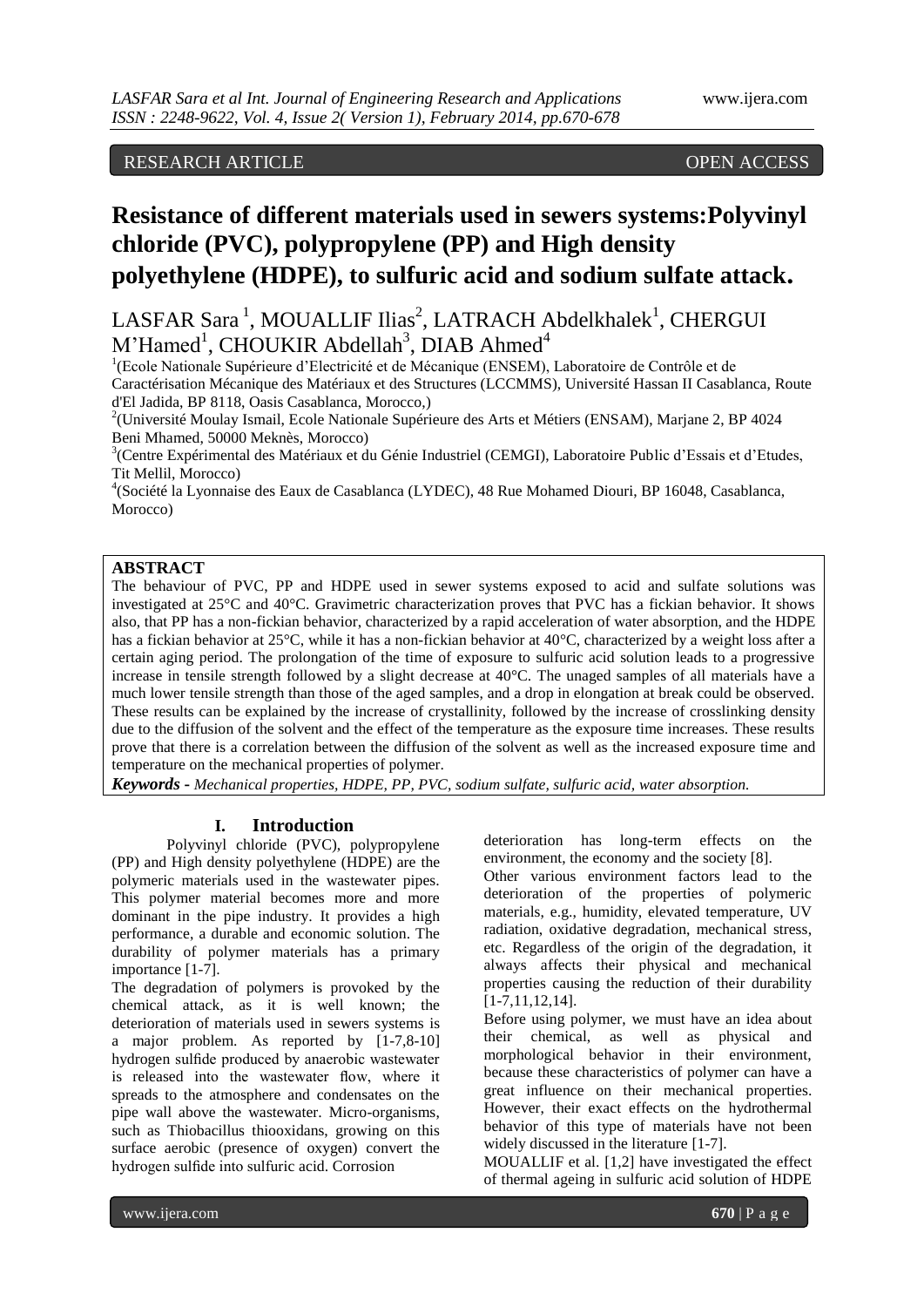pipe. They have found that the diffusion of solvent into HDPE sample and the mechanical properties largely depends on the aging temperature.

Weon et al. [14] have investigated the effects of thermal ageing on mechanical of LLDPE pipe. They have found that long-term exposure to an elevated temperature causes a deleterious effect on mechanical properties by the increase of crystallinity and crosslinking density.

Guermazi et al. [15] have studied the effect of time and aging temperature on structural and mechanical properties of pipeline coating using synthetic sea water. They have found that the mechanical properties are more affected as the aging temperature increases, also they have shown that there is a perfectly relation between the evolution of the mechanical properties, structural modifications and chemical changes.

This article aims to acquire more information on the toxicity of wastewater and its impact on the studied material. To achieve this goal, the laboratoryaccelerated tests involved immersion of PVC, PP and HDPE in sulfatic solutions  $(H_2SO_4, Na_2SO_4)$  at two different temperatures (25, 40°C), to study how the thermal ageing and time exposure using these solutions has an effect on the mechanical properties.

# **II. Experimental**

## **2.1 Tested Materials**

The materials tested in this study are: PVC, PP and HDPE, normally used in sewage systems. The VICAT softening temperature (VICAT) of PVC was carried out using LLOYD Instruments material testing machine, as per NM EN 727 2013. The Melt Index (MI) can be defined as the weight of the polymer (in grams) extruded in 10 min through a standard orifice at prescribed temperature and pressure [13,14]. The MI measured of HDPE and PP was carried out using a LLOYD Instruments material as per ISO 1133. HDPE and PP melt was extruded through the orifice at a load of 5 kg at 190°C. The density of PVC, PP and HDPE was measured (0.0001 g) using a SARTORIUS LA310S balance per NM ISO 1183-1. The measurements of VICAT, Melt Index (MI) and density are given in "Table 1".

Samples from PVC sewer pipe ( $\varnothing$  400  $\times$  300  $\times$  10  $mm<sup>3</sup>$ ) were removed from the longitudinal direction. Samples from PP and HDPE annulated sewer pipes  $(\emptyset$  1000 mm) were removed from the transversal direction of the inner wall. All standard specimens were obtained as per NM ISO 6259-2.

## **2.2 Exposure**

The chemical resistance of the polymer samples to the following types of attack was investigated at room temperature  $25 \pm 2^{\circ}$ C and at  $40 \pm 1^{\circ}$ C:

- a) Continuous immersion in 4 liter of sulfuric acid (H<sub>2</sub>SO<sub>4</sub>) solution 5000ppm of  $SO_4^2$ <sup>2</sup>, with a pH= 1. The maximum immersion time considered in this test is equal to 307 days at 25°C.
- b) Continuous immersion in 4 liter of sodium sulfate (Na<sub>2</sub>SO<sub>4</sub>) solution 5000ppm of  $SO_4^2$ <sup>2</sup>, with pH= 7. The maximum immersion time considered in this test is equal to 307 days at 25°C.

| Tuble 1. Measurements of victing men much and density for our materials |                 |                                   |                                    |                |  |  |  |  |  |  |  |
|-------------------------------------------------------------------------|-----------------|-----------------------------------|------------------------------------|----------------|--|--|--|--|--|--|--|
| <b>Materials</b>                                                        | <b>PVC</b>      | РP                                | <b>PEHD</b>                        | Standard       |  |  |  |  |  |  |  |
| Density at $23^{\circ}$ C (g/cm <sup>3</sup> )<br>.439                  |                 | 0.9139                            | 0.9619                             | NM ISO 1183-1  |  |  |  |  |  |  |  |
| Indice de fluidité $(g/10min)$                                          |                 | $MFR(190^{\circ}C, 5Kg) = 0,7131$ | MFR(190 $\degree$ C, 5Kg) = 2,3788 | ISO 1133       |  |  |  |  |  |  |  |
| VICAT $(^{\circ}C)$                                                     | $85^{\circ}$ C. |                                   |                                    | NM EN 727 2013 |  |  |  |  |  |  |  |

Table 1: Measurements of VICAT, Melt Index and density for our materials

#### **2.3 Gravimetric measurements**

Every week, the weight of each sample was measured. After drying the samples with a cloth, their weight was recorded using a technical balance with a sensitivity of 0.0001 g.

The weight gain m(t) of each specimen was calculated from its initial weight  $M(0)$  and its weight after absorption  $M(t)$  as follows "equation 1" [1-7,11-13]:

$$
m(t) = \frac{M(t) - M(0)}{M(0)} \times 100
$$
 (1)

#### **2.4 Tensile test**

The effect of ageing in sulfuric acid effect on the mechanical properties of the different polymer materials was characterized by tensile testing performed at room temperature.

The tensile tests followed the guidelines of EN ISO 6259-1 standard. The tensile test was carried out using a Zwick Roell Z010 testing machine. An extensometer was employed to measure the displacement in the gauge length region.

The PVC specimens were stretched at the strain rate of 5 mm/min till rupture. The PP and HDPE specimens were stretched at the strain rate of 100 mm/min till rupture.

### **III. Results and discussion 3.1 Gravimetric measurements**

"Fig.1" shows the evolution of the mass of the specimens of PVC, PP and HDPE immersed in the sulfuric acid  $(H_2SO_4)$  depending on the square root of time at 25°C and 40°C.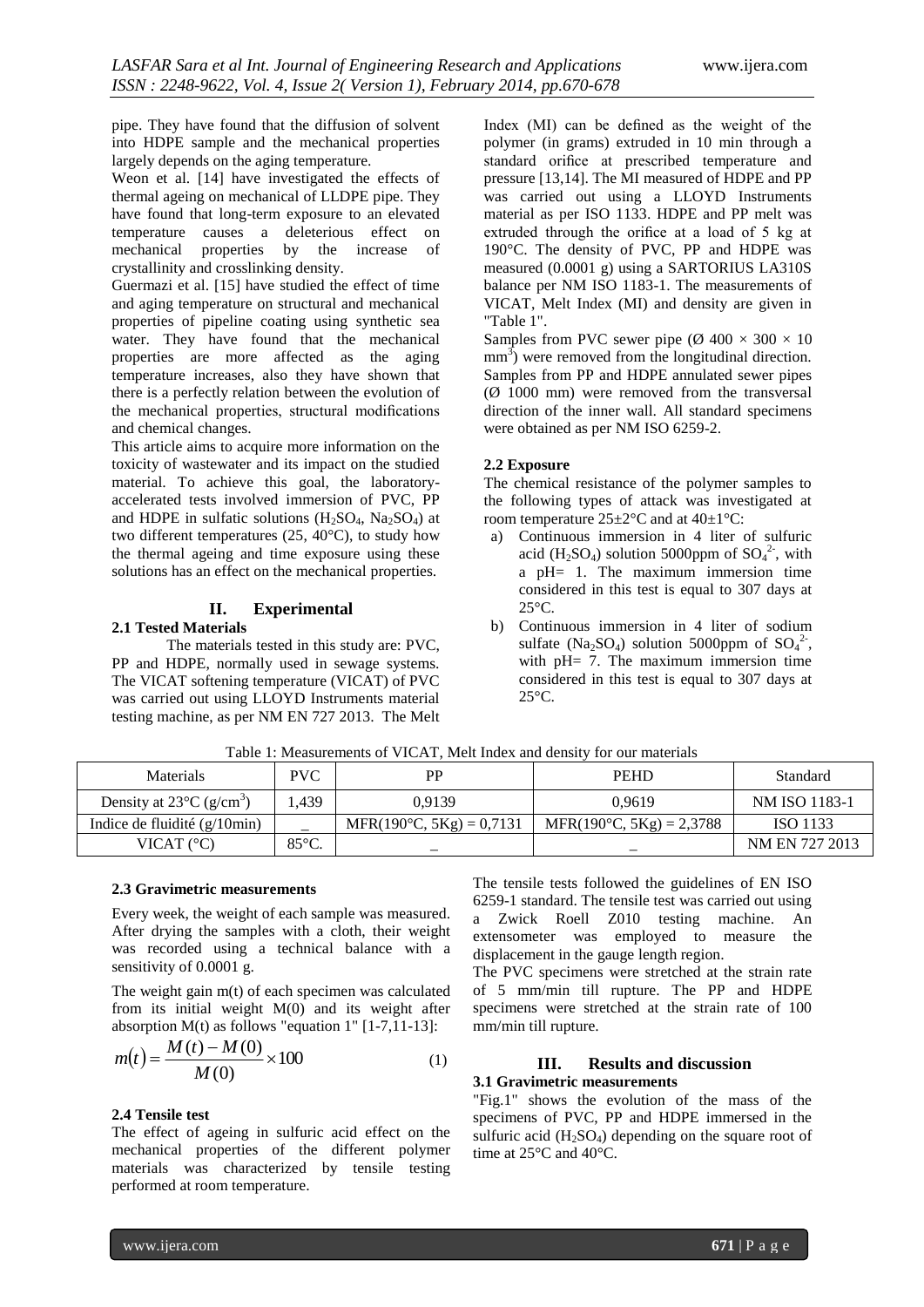For illustration, we have separated the results into distinct graphs. One shows the results at 25 °C and the other at 40°C.

According to the absorption curves of PVC aged in  $H_2SO_4$  and in Na<sub>2</sub>SO<sub>4</sub> at 25<sup>o</sup>C and 40<sup>o</sup>C "Figs. 1. a), b), c) and d)", we found that PVC shows a fickian behavior, characterized by:

• A first part corresponding to a rising phase of water absorption, where the weight of the sample is increasing, which indicates a penetration of water into the amorphous parts of the material to saturation [1,2,17]

• A second part is relatively stable, that characterizes a 'pseudo plate' of diffusion.



 $(H<sub>2</sub>SO<sub>4</sub>)$  a) at 25°C, b) at 40°C and sodium sulfat c) at 25°C, d) 40°C

Furthermore, according to the absorption curves of PP aged in  $H_2SO_4$  and in Na<sub>2</sub>SO<sub>4</sub> at 25<sup>o</sup>C and 40<sup>o</sup>C "Figs. 1. a), b), c) and d)", we found that PP has a nonfickian behavior, characterized by a rapid acceleration of water absorption, which is usually accompanied by a large deformation and damage within the material [1,2,18]. Moreover, we found that the absorption increases with increasing temperature.

Finally, according to the absorption curves of HDPE aged in  $H_2SO_4$  and in  $Na_2SO_4$  at 25°C and 40°C "Figs. 1. a), b), c) and d)", we discovered that HDPE at room temperature has a fickian behavior, while it has a nonfickian behavior at 40 °C. In each figure, we can observe a linear part and a part of saturation, while a third part is corresponding to a descending phase, where the weight of the sample decreases gradually and finally becomes negative. These behaviors can be ascribed to many phenomena such as, the internal reorganization of polymer chains, the leaching of certain low molecular weight components of the material, and the migration of cross-linking agents to the surface during aging process [1,2,12]. Similar results have been reported in the literature [1,2,12].

#### **3.2 Determination of the diffusion coefficient**

Although it is not a completely fickian absorption across the aging, we assume that the first part of the curve is the linear function of the square root of time satisfies these laws in the literature [1, 2,16].

As for the case of PP aged at 25°C and 40°C in both solutions, we discovered that the material does not reach the level of absorption in the time span examined. The weight gain of the samples was regularly throughout the growing aging at 25 and 40°C, and more pronounced at 40°C. The determination of m( $\infty$ ) in this case is difficult. However, on aging time  $(t^{1/2}$ <70 h<sup>1/2</sup> at 25°C and  $t^{1/2}$  <60 h<sup>1/2</sup> at 40°C), we came to a first approximation, using Fick's laws to describe this phenomena.

In the case of HDPE aged at  $40^{\circ}$ C in H<sub>2</sub>SO<sub>4</sub> and Na<sub>2</sub>SO<sub>4</sub>, the mass m(∞) is determined before the mass decrease. This means that most of the absorption is completed before the phenomenon of decline [1,2,17]. Thus, from the slope of mass variation m(t) versus the square root of time at each temperature and at each test solution, D can be evaluated by using the "equation 2" [1,2,16,17,19]:

$$
\frac{m(t)}{m(\infty)} = \frac{M(t) - M(0)}{M(\infty) - M(0)} = \frac{4}{h} \sqrt{\frac{Dt}{\pi}}
$$
(2)

#### Where:

 $m(t)$  = mass of water (or the solute) absorbed at time t  $m(\infty)$  = estimation of the mass (or the solute) absorbed at saturation (assuming a fickian behavior).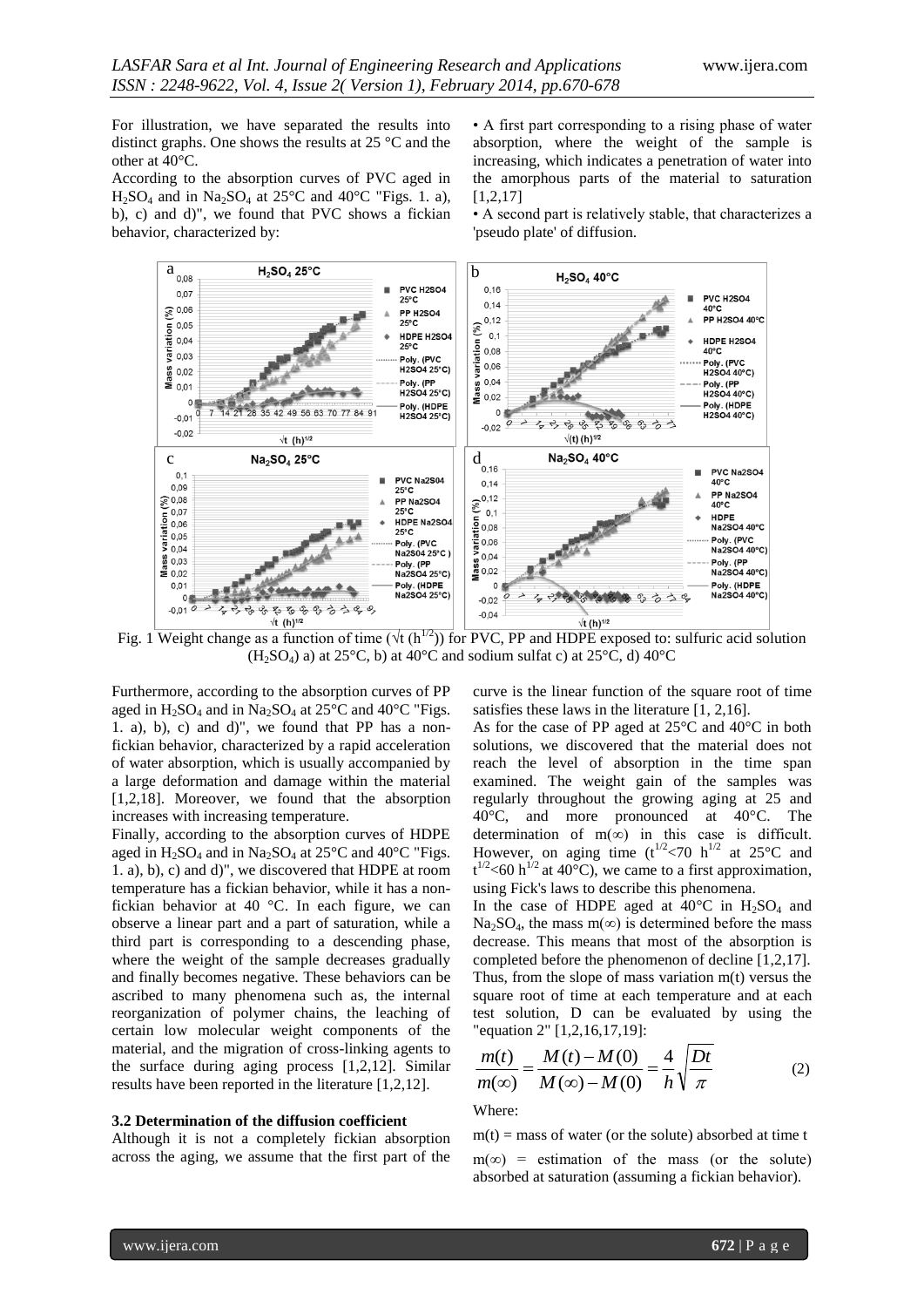And: M(0) is the initial weight of sample, M( $\infty$ ) is the estimation of the weight of the sample at saturation (assuming a fickian behavior), and h is the samples thickness.

"Table 2" summarizes the diffusion coefficients, the estimated mass of saturation and the saturation time of the studied materials PVC, PP and HDPE aged in  $H<sub>2</sub>SO<sub>4</sub>$  and Na<sub>2</sub>SO<sub>4</sub> at 25<sup>°</sup>C and 40<sup>°</sup>C, obtained by exploiting the values of m  $(\infty)$  estimated.

Table 2: Diffusion coefficient D (  $\times$  10<sup>-6</sup> mm<sup>2</sup>/s), estimation of the mass at saturation m( $\infty$ ) (%), and saturation time ts (h) observed for the materials HDPE, PP and PVC immersed in distilled water + sulfuric acid and distilled water + sodium sulfate at different temperatures.

| Materials   | Temperature $T = 25^{\circ}C$ |             |                                 |      |             | Temperature $T = 40^{\circ}C$ |                                 |             |      |      |             |      |
|-------------|-------------------------------|-------------|---------------------------------|------|-------------|-------------------------------|---------------------------------|-------------|------|------|-------------|------|
|             | $H_2SO_4$                     |             | Na <sub>2</sub> SO <sub>4</sub> |      | $H_2SO_4$   |                               | Na <sub>2</sub> SO <sub>4</sub> |             |      |      |             |      |
|             |                               | $m(\infty)$ | ις                              | D    | $m(\infty)$ | ts                            |                                 | $m(\infty)$ | ις   |      | $m(\infty)$ | ις   |
| <b>HDPE</b> | 0.20                          | 0.008       | 3432                            | 0.20 | 0.007       | 3576                          | 1.5                             | 0.02        | 312  | 3,01 | 0.02        | 144  |
| PP          | 0.34                          | 0.03        | 3576                            | 0.32 | 0.03        | 3816                          | 0.46                            | 0,1         | 2832 | 0.47 | 0.09        | 2832 |
| <b>PVC</b>  | 0,84                          | 0.054       | 5760                            | 0,88 | 0,06        | 5760                          | 1,07                            | 0.11        | 5040 | 1,07 | 0.115       | 5040 |

According to "Table 2", we found that for both types of aging solution  $(H_2SO_4)$  and  $Na_2SO_4$ ), each material at each temperature has almost the same mass value of saturation. At the level of saturation time, we found that the saturation time decreased with increasing temperature. In the same manner we could discover, that we obtained values for the diffusion coefficients of our materials, which are very close, as well as an increase in these coefficients with increasing in temperature. An exception is the case of HDPE at 40°C, for which a difference between the values of the diffusion coefficients, as well as a an elevated value in the  $Na<sub>2</sub>SO<sub>4</sub>$  solution was noted, an effect which is unexpected for this material, that is characterized by a low absorption compared to the other two materials in room temperature in both solutions. We can explain this difference, by the effect of temperature which accelerates the absorption followed by the mass decrease, due to a reorientation and internal leaching of a component of the material as already defined.

#### **3.3 Arrhenius treatment**

The phenomena of water diffusion in polymers as a thermo-active process, the diffusion rate is a function of temperature that obeys a type of Arrhenius law "equation 3": [1,2,16-18]

$$
D = D_0 \exp \frac{-E_a}{RT}
$$
 (3)

This equation was used to estimate the activation energy for the water diffusion process.

Where  $E_a$ ,  $D_0$ , R and T are respectively the activation energy for diffusion, a constant coefficient, the universal gas constant  $(R=8, 32 \mathrm{E}^{-3} \mathrm{KJ.mol}^{-1})$ , and the temperature in degrees Kelvin. This equation can be reduced to a linear form by taking the natural logarithm of both sides [16].

From the slope  $(-E_a/R)$  of the resulting curves, the activation energy  $(E_a)$  can be determined. The results

obtained after immersion in both  $H_2SO_4$  and  $Na_2SO_4$ are shown in "Fig. 2".

Therefore, a graph of Ln (D) versus 1/T should give us a negative line slope and  $-R/E<sub>a</sub>$  value.

For clear illustration, we have separated the results into distinct graphs. One shows the results for PVC and PP and the other for HDPE.

Normally, the calculation of activation energies need at least three different test temperatures [1-7,12], but in our stuy we calculated these energies only just to compare the difference between these energies for each environment.

"Fig. 2" shows the variation of log D versus 1/T for the PVC, PP and HDPE.

The activation energy, calculated by the slope of log D versus 1/T "Fig. 2", provided us an activation energy of about 12.6 KJ/mol in the case of immersion in  $H_2SO_4$  and an energy Ea of about 10.3 kJ/mol in the case of immersion in  $Na<sub>2</sub>SO<sub>4</sub>$ . For the PP specimen we observed an activation energy of about 22.1 kJ/mol for the test specimens aged in  $H_2SO_4$ while the energy is about 20 KJ/mol in the case of specimens aged in  $Na<sub>2</sub>SO<sub>4</sub>$ . For HDPE we found an energy of activation of about103 KJ/mol in the case of immersion in  $H_2SO_4$  and about 140 KJ/mol in the case of immersion in  $Na<sub>2</sub>SO<sub>4</sub>$ . We note, that the tests conducted with specimens of PVC and PP show close values of activation energy for both solutions, with an increasing of 2KJ/mol for the energy required for the diffusion of the acid solution. Our activation energy for the PP specimen is in perfect agreement with the results found in the scientific literature, such as [16] where the activation energy of reinforced polypropylene-clay nanocomposites in distilled water is between 25.3 KJ /mol and 35.5 KJ/mol with an increase of 4 kJ /mol in the case of immersion in a solution of seawater.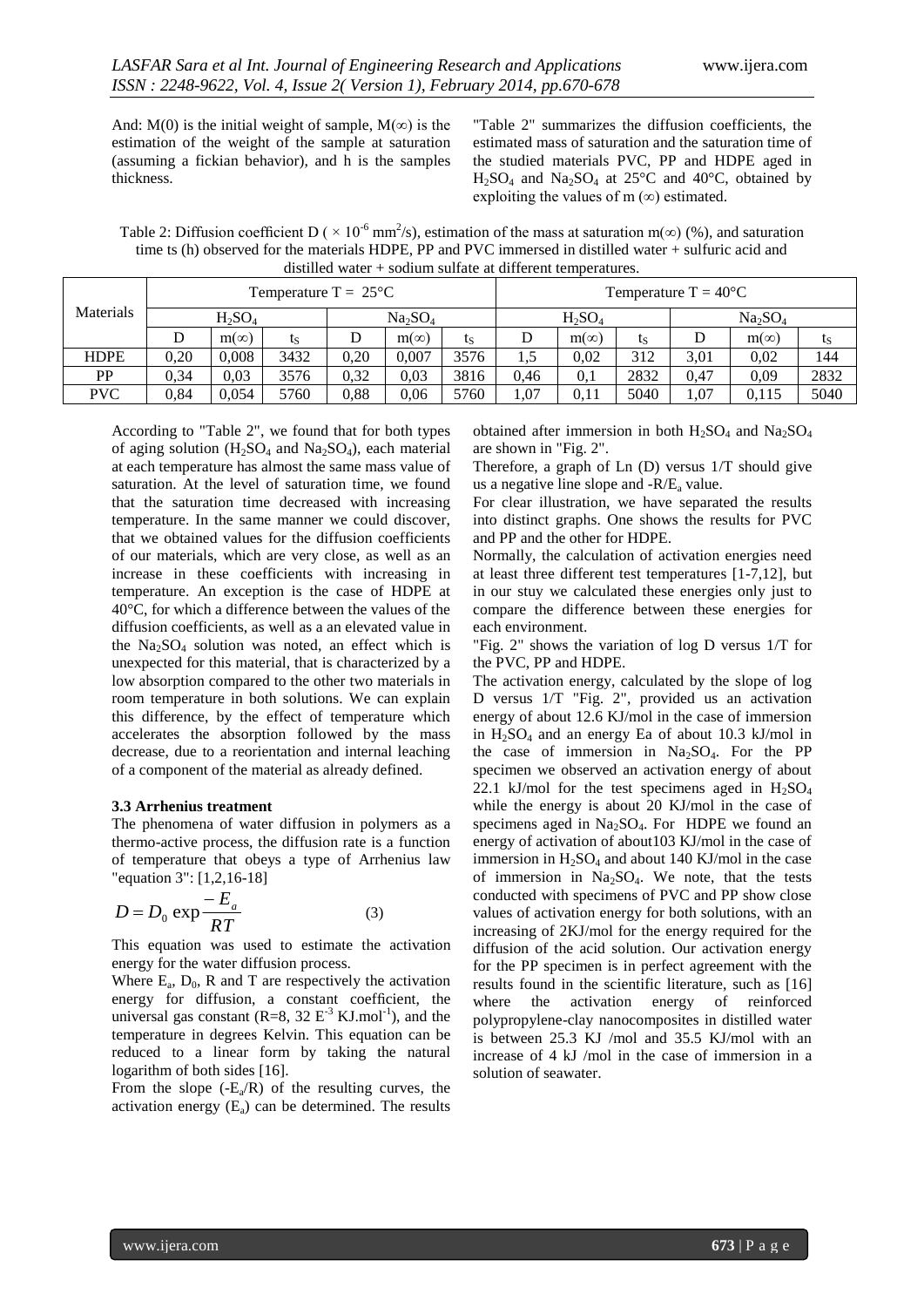

Fig. 2 Estimation of the activation energy of the diffusion process in  $H_2SO_4$  and in Na<sub>2</sub>SO<sub>4</sub>: a) for PVC and PP, b) for HDPE

Furthermore, for HDPE, the activation energy required for the diffusion of sulfate is higher than the energy for the acid diffusion. This result can be explained, as already montionned, by the effect of the temperature which accelerated the absorption followed by a rapid decrease in mass. The activation energies, which were estimated for the aging in acid and sulfate solution are too elevated. Normally the activation energy of the diffusion process of water in polyethylene is about 30 kJ /mol [17,20] or even of the order of 39.1KJ/mol [1,2] when immersed in sulfuric acid.

The divergence of results is due to the high diffusion coefficient obtained in the case of immersion in the sulphate at 40°C and to the fact that the most authors worked with three different test temperatures, while we found that the diffusion coefficients in the acid solution is close. For example we obtained a diffusion coefficient in acid equal  $0.20 \times 10^{-6}$  mm<sup>2</sup>/s at 25 °C and  $1.5 \times 10^{-6}$  mm<sup>2</sup>/s at 40<sup>o</sup>C, these results are too close to the coefficients calculated by [1,2] which they found  $0.88 \times 10^{-6}$  mm<sup>2</sup>/s at 25°C and 1.86×10<sup>-6</sup> mm<sup>2</sup>/s at 40°C, as well as an additional value measured at 60 $\degree$ C, which allows to find Ea = 39.1KJ/mol.

#### **3.4 Mechanical behavior**

The mechanical properties of specimens of PVC, PP and HDPE immerged at sulfuric acid solution  $(H_2SO_4)$ at room temperature and at 40°C during a certain period of time were investigated. The key mechanical properties (i.e., tensile strength and elongation at break) are shown in "Figs. 3, 4 and 5" for PVC, PP and HDPE successively.

According to "Figs. 3, 4 and 5", we found that the non-aged samples of PVC, PP and HDPE have a lower tensile strength than the specimens aged in  $H<sub>2</sub>SO<sub>4</sub>$ . As in the case of material aged at 25 $^{\circ}$ C, we found an increase in tensile strength as a function of exposure time for all of the three materials, while we found for the case of PVC aged at 40°C, that the resistance increased up to 2040 h. Thereafter, a slight decrease in resistance could be observed. In the same way, an increase in resistance until 1704 h, followed by a decrease in strength for the PP samples, and an increase in resistance up to 2208h with following decrease for the HDPE samples could be noted. Even though the resistance of these three materials decreases, it remained higher than the initial value during the test. However, there is also a slight regression of elongation at break; each material with a similar variance. So we observed for a period of aging equal to 4000h or more in the acid at 25°C a drop of 74.81% to 126.2% for PVC, a drop of 706.53% to 308.83% for the PP and a drop of 386.43% to 100.99% for HDPE. On the other hand, we found for an aging time of less than 4000h in the acid at 40°C a drop 126 126.2% to 18.1% for PVC, a drop of 706.53% to 61.3% for PP and a drop of 386.43% to 100.6% for HDPE. We conclude that the materials aged in sulfuric undergo a sharp drop in the elongation function of the aging time and temperature depending on the acid.

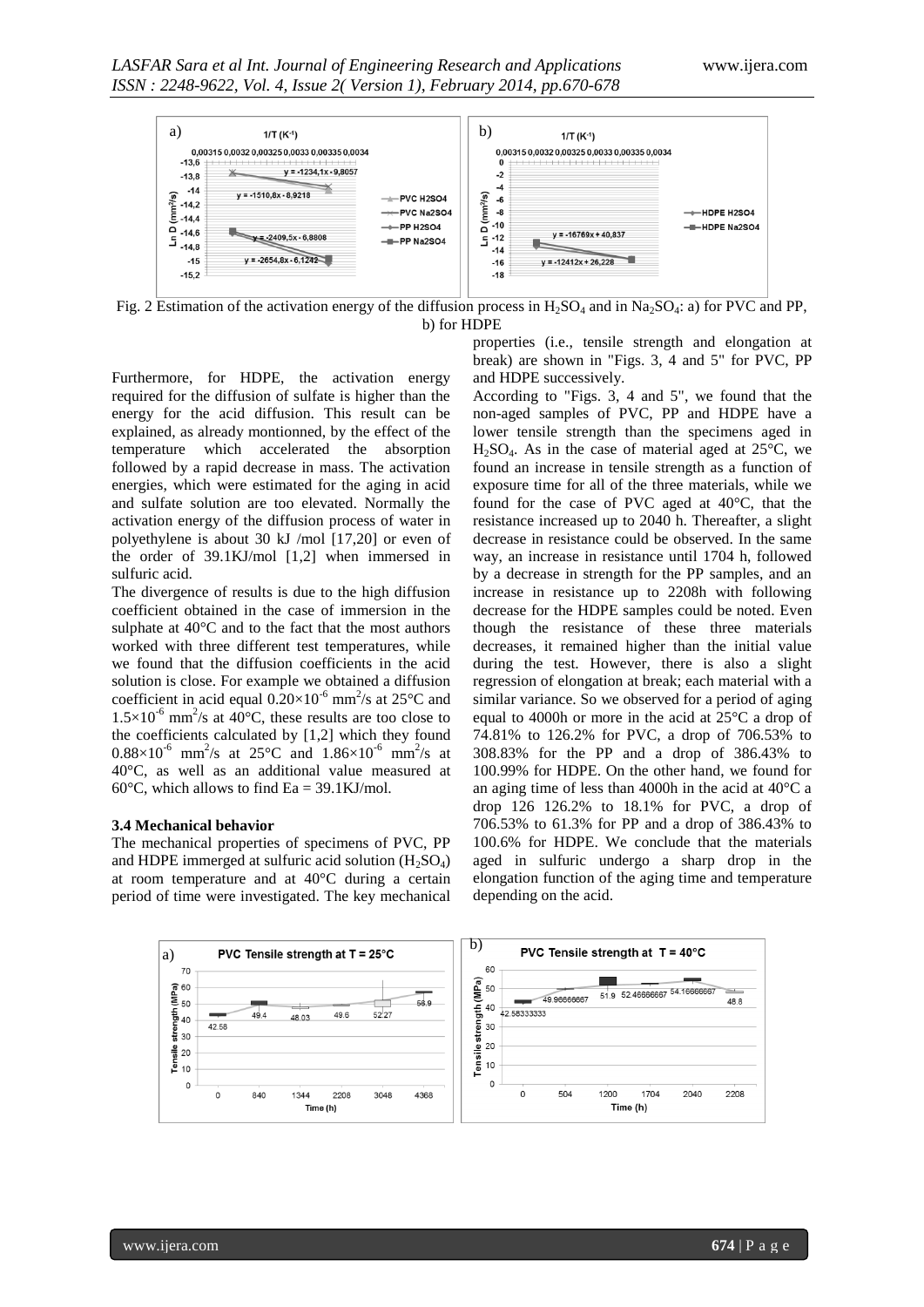

Fig. 3 PVC samples aging in sulfuric acid solution : Tensile strength as function of time at : a) 25°C, b) 40°C and elongation at break as function of time at: c) 25°C, d) 40°C.



Fig. 4 PP samples aging in sulfuric acid solution : Tensile strength as function of time at: a) 25°C, b) 40°C and elongation at break as function of time at: c) 25°C, d) 40°C.



Fig. 5 HDPE samples aging in sulfuric acid solution : Tensile strength as function of time at: a)  $25^{\circ}$ C, b)  $40^{\circ}$ C and elongation at break as function of time at: c) 25°C, d) 40°C.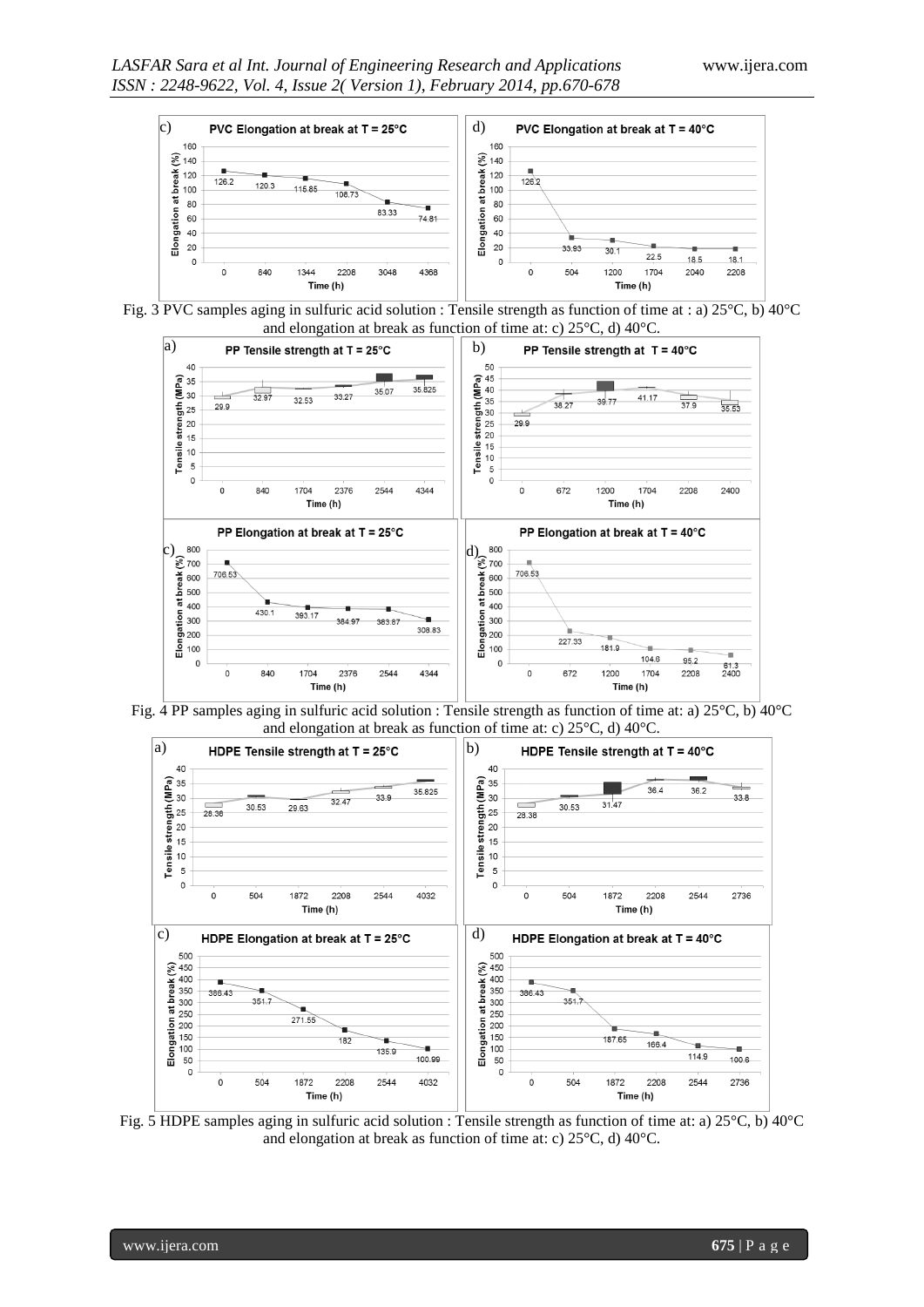In conclusion, the tensile strength and the elongation at break for all materials immerged in sulfuric acid solution are higher and lower, respectively, than the unaged sample with the augmentation of time and test temperature. These results can be explained in general, by the increase of crystallinity, followed by the increase of crosslinking density due to a thermal effect, the increase of the time of exposure and the diffusion of the solvent into the materials [1-2,12- 14,21-24].

As reported by [1-2,11-14,21-25], several factors may have an effect on the mechanical behavior. According to Rowe et al. [11] the increase in tensile strength for HDPE geomembrane at elevated temperature is due to the increase in crystallinity.

Kieran Murray et al. [12] show that the decrease of the mechanical properties resulted in the deterioration of the polyethylene chains. Mendes et al. [13] prove that the increase in tensile strength and the decrease in elongation of polyethylene are indicating the occurrence of two competing degradation mechanisms: scission and crosslinking. Weon et al. [14] indicate that on the molecular chain at the level of polymers, the increase in tensile strength at elevated temperature is due to the increase in chain mobility. This can leads to an increase of the chain alignments and of the lamellar thickness. In addition, the formation of large numbers of van der Waals inter-chain bonds lead to significant intermolecular forces, even if this secondary intermolecular bonds are much weaker than the primary covalent ones. In the other hand Weon et al. [14] show that the decrease in mechanical properties is due to the increase of crosslinking density. The rise in temperature and the diffusion of the solvent into the polymer, leads to the process of inter-crosslinking of the molecular chains, resulting in a chemical degradation. The crosslinking of inter-chains improve the strength by restricting the chain motions, while on the other hand it causes harmful effects on the mechanical properties due to chain scission. As reported also by [14] the decrease in elongation at break is due to the reduction of chain segments caused by molecular chain scission, of density of chain entanglement, of chain mobility and in elasticity of the aged materials. Furthermore, as reported by Bouguedad et al. [21] the decrease in mechanical properties is due to the phenomenon of chain scissions, which causes a decrease in the molecular weight and in the degree of crosslinking on the one hand and a loss of plasticizers in the other hand. Nandakumar et al. [22] show that the decrease in mechanical properties of ethylene–propylene–diene (5-ethylidene-2-norbornene) terpolymer-BaSO<sup>4</sup> nano composites is due to increase in crosslink density, the restriction of the mobility of the chain, which limits the orientation of the network chains. Whelton et al. [23] show that the ductile failure for HDPE samples

aged in chlorinated water at different temperatures can be attributed to chain fracture as well as chain disentanglement, which were caused by diffusion of chlorinated water induced oxidation. As reported by Mkacher et al. [24] there is a direct link between the chemical evolution of the material and its elongation at break due to the chains scissions, rather than its tensile strength which should vary in the way nonmonotonously. According to Abbès et al. [25] the diffusion of solvent as well as the temperature during contacts influences the mechanical behaviour of the polymer. The temperature increases the movements of the amorphous part of PP and the diffusion of the solvent which reduces the mechanical properties.

## **IV. Conclusion**

The present study concerning diffusion of solvent process and its effect on the mechanical properties of materials used in sewer systems (PVC, PP and HDPE), has led to the following conclusions:

Gravimetric measurements show that the PVC has a fickian behavior, characterized by:

• A first portion corresponding to a rising phase of water absorption, where the weight of the sample is increasing, which indicates a penetration of water into the amorphous parts of the material to saturation.

• A second part is relatively stable, what characterizes a 'pseudo plate' of diffusion.

Gravimetric measurements show that the PP has a non-fickian behavior, characterized by a rapid acceleration of the water absorption, which is usually accompanied by large deformations and damage within the material. Also, we find that the absorption increases with rising temperature.

Gravimetric measurements show that the HDPE has a fickian behavior at 25°C, while it has a non-fickian behavior at 40°C, characterized by a descending phase, where the weight of the sample decreases gradually and becomes negative after a certain time of aging, indicating an internal reorganization and leaching of certain low molecular weight components of the material during aging process.

The sulfuric acid effect on mechanical properties, shows that the tensile strength and elongation at break for all materials immerged in sulfuric acid solution are higher and lower, respectively, than the unaged sample with augmentation of time and test temperature. These results can be explained by the increase of crystallinity, followed by the increase of crosslinking density due to the diffusion of the solvent into the materials, thermal effect and the increase of the time of exposure.

These results prove that there is a correlation between the diffusion of the solvent as well as the increase of the time of exposure and the temperature on the mechanical properties for all materials.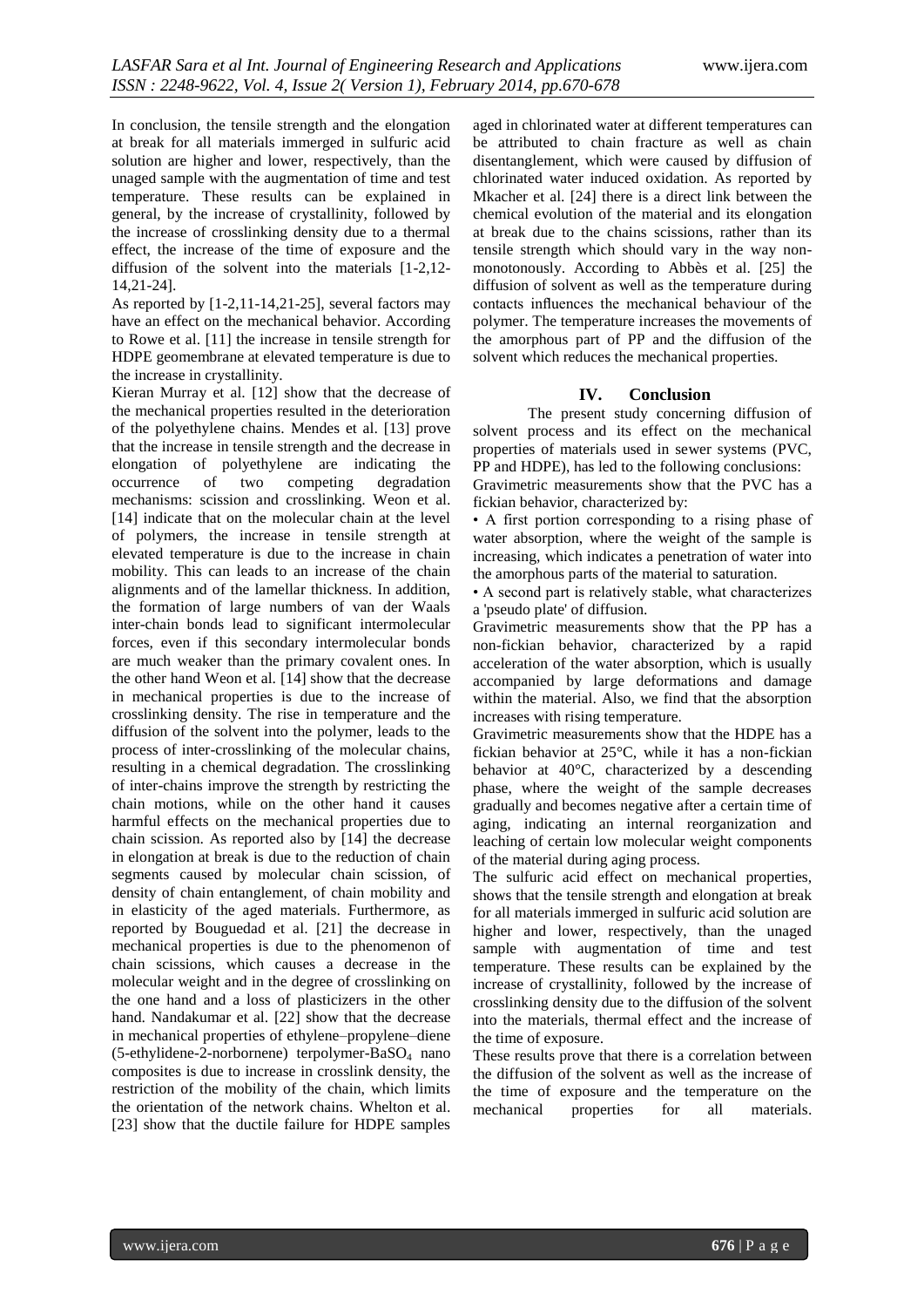### **REFERENCES**

- [1] I. Mouallif, A. Latrach, M. Chergui, A. Benali, and N. Barbe, FTIR study of HDPE structural changes, moisture absorption and mechanical properties variation when exposed to sulphuric acid aging in various temperatures, *IRevues.INIST - CNRS France, Maison de la Mécanique, CFM2011*, 2011, 824.
- [2] I. Mouallif, A. Latrach, M. Chergui, A. Benali, M. Elghorba, N. Barbe, and B. Barradi, Mechanical, morphological and microstructure evaluation of HDPE when exposed to sulfuric acid agin in various temperatures, *Proc. VIIèmes Journées d'Etudes Techniques (JET 2012)*, Marrakech, Morocco, 2012, 162.
- [3] I. Mouallif, S. Lasfar, A. Latrach, M. Chergui, A. Benali, M. Elghorba, and N. Barbe, Etude microstructurale du polyester renforcé par des fibres de verre exposé dans la solution d'H2SO4, *Proc. 4 ième Congrès Algérien de Mécanique (CAM)*, Mascara, Algeria, 2013, 228.
- [4] I. Mouallif, A. Latrach, M. Chergui, A. Benali, M. Elghorba, and N. Barbe, Effet du vieillissement sulfatique sur les propriétés hygrothermiques et mécaniques des composites polyester/fibre de verre, *ScienceLib Editions Mersenne, Vol 5*, 2013, N°130116, ISSN 2111-4706.
- [5] I. Mouallif, A. Latrach, M. Chergui, A. Benali, M. Elghorba, Z. Mouallif, J.-P. Hangouët, and N. Barbe, Degradation of dynamic mechanical properties of glass fiber reinforced polyester composites pipes after immersion in various temperatures, *Journal of Composite Materials,* 2013, DOI: 10.1177/0021998313504605.
- [6] I. Mouallif, A. Latrach, M. Chergui, A. Benali, M. Elghorba, and N. Barbe, Changement des propriétés mécaniques par la dégradation des matériaux composites en PRV de conduites d'assainissement après immersion à différentes températures, *Proc. 11ième Congrès International de Mécanique*, Agadir, Maroc, 2013, 0330.
- [7] I. Mouallif, A. Latrach, M. Chergui, A. Benali, M. Elghorba, an J.-P. Hangouët, Absorption dynamique d'humidité à différentes températures dans le polyester renforcé par des fibres de verre, *Proc. 3 ème Congrès Algérien de Mécanique (CAM 2011)*, Guelma, Algeria, 2011, 0139.
- [8] S. MortezaNia and F. Othman, Cost analysis of pipes for application in sewage systems, *Journal of Materials and Design, 33*, 2012, 356- 361.
- [9] F. Girardi, W. Vaona, and R. Di Maggio, Resistance of different types of concretes to

cyclic sulfuric acid and sodium sulfate attack, *Journal of Cement and Concrete Composites, 32,* 2010, 595-602.

- [10] F. Girardi, and R. Di Maggio, Resistance of concrete mixtures to cyclic sulfuric acid exposure and mixed sulfates: Effect of the type of aggregat, Journal of Cement and Concrete Composites, 33, 276-285, 2011.
- [11] R.K. Rowe S. Rimal, and H. Sangam, Ageing of HDPE geomembrane exposed to air, water and leachate at different temperatures, *Journal of Geotextiles and Geomembranes, 27*, 2009,137-151.
- [12] A. Kieran Murray, E. James Kennedy, B. McEvoy, O. Vrain, D. Ryan, R. Cowman, and L. Clement Higginbotham, The effects of high energy electron beam irradiation in air on accelerated aging and on the structure property relationships of low density polyethylene, *Journal of Nuclear Instruments and Methods in Physics Research B, 297,* 2013, 64-74.
- [13] A.A. Mendes, A.M. Cunha, and C.A Bernardo, Study of the degradation mechanisms of polyethylene during reprocessing, *Journal of Polymer Degradation and Stability, 96*, 2011, 1125- 1133.
- [14] J. Weon, Effects of thermal ageing on mechanical and thermal behaviors of linear low density polyethylene pipe, *Journal of Polymer Degradation and Stability, 95*, 2010, 14-20.
- [15] N. Guermazi, K. Elleuch, and H.F. Ayedi, The effect of time and aging temperature on structural and mechanical properties of pipeline coating, *Journal of Materials and Design 30*, 2009, 2006-2010.
- [16] A. Ladhari, H. Ben Daly, H. Belhadjsalah, K.C. Cole, and J. Denault, Investigation of water absorption in clay-reinforced polypropylene nanocomposites, *Journal of Polymer Degradation and Stability, 95,* 2010, 429-439.
- [17] F. Coeuille, *Revêtements polymeres de canalisation de fluide : caracterisation et evolution de l'adhesion en milieu agressif*, doctoral diss., Ecole des Mines de Paris, Paris, France, 2002.
- [18] J. Mercier, *prise en compte du vieillissement et de l'endommagement dans le dimensionnement de structures en materiaux composites*, doctoral diss., Ecole des Mines de Paris, Paris, France, 2006.
- [19] M. Deroiné, A. Le Duigou, Y-M. Corre, P-Y. Le Gac, P. Davies, G. César, and S. Bruzaud, Accelerated ageing of polylactide in aqueous environments: Comparative study between distilled water and seawater, *Polymer Degradation and Stability*, 2014, PDST 7223.